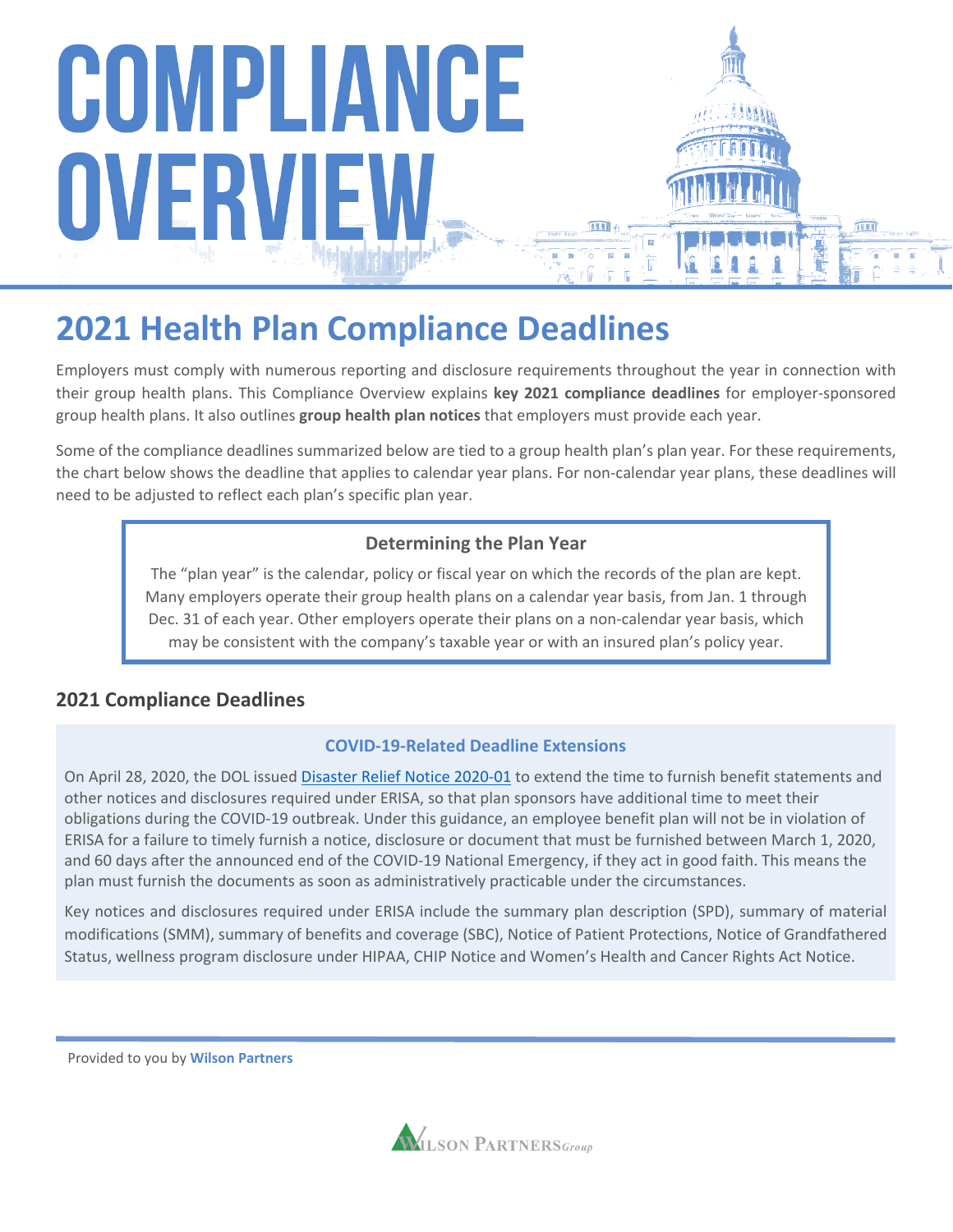| January         |                                                                  |                                                                                               |                                                                                                                                                                                                                                                                                                                                                                                                                                                                                     |
|-----------------|------------------------------------------------------------------|-----------------------------------------------------------------------------------------------|-------------------------------------------------------------------------------------------------------------------------------------------------------------------------------------------------------------------------------------------------------------------------------------------------------------------------------------------------------------------------------------------------------------------------------------------------------------------------------------|
| <b>Deadline</b> | <b>Requirement</b>                                               | <b>Applicability</b>                                                                          | <b>Description</b>                                                                                                                                                                                                                                                                                                                                                                                                                                                                  |
| <b>Jan. 31</b>  | <b>Reporting health</b><br>plan costs on Form<br>$W-2$           | Employers that<br>filed 250 or more<br>IRS Forms W-2 for<br>the prior calendar<br>year        | Employers that filed 250 or more IRS Forms W-2 for the prior<br>calendar year must include the aggregate cost of employer-<br>sponsored health plan coverage on employees' Forms W-2.<br>This reporting is optional for employers that had to file fewer<br>than 250 Forms W-2 for the prior calendar year. Employers<br>must file Forms W-2 with the Social Security Administration<br>and furnish Forms W-2 to employees by Jan. 31 of each year,<br>unless an extension applies. |
|                 |                                                                  |                                                                                               | <b>March</b>                                                                                                                                                                                                                                                                                                                                                                                                                                                                        |
| <b>Deadline</b> | <b>Requirement</b>                                               | <b>Applicability</b>                                                                          | <b>Description</b>                                                                                                                                                                                                                                                                                                                                                                                                                                                                  |
|                 | Section 6056<br>reporting (paper<br>filing deadline)             | Employers that are<br>ALEs and sponsor<br>fully insured health<br>plans                       | Internal Revenue Code (Code) Section 6056 requires<br>applicable large employers (ALEs) with fully insured health<br>plans to report information about the health plan coverage<br>to the IRS each year, using IRS Forms 1094-C and 1095-C. The<br>deadline for filing paper versions of the forms with the IRS is<br>March 1, 2021 (since Feb. 28, 2021, is a Sunday); the deadline<br>for electronic filing is March 31, 2021.                                                    |
| March 1         | <b>Section 6055</b><br>reporting (paper<br>filing deadline)      | Employers that are<br>not ALEs and<br>sponsor self-<br>insured health<br>plans                | Code Section 6055 requires employers with self-insured<br>health plans to report information about the coverage to the<br>IRS each year. Employers that are not ALEs use IRS Forms<br>1094-B and 1095-B to meet these reporting obligations. The<br>deadline for filing paper versions of the forms with the IRS is<br>March 1, 2021 (since Feb. 28, 2021, is a Sunday); the deadline<br>for electronic filing is March 31, 2021.                                                   |
|                 | <b>Section 6055/6056</b><br>reporting (paper<br>filing deadline) | Employers that are<br>ALEs and sponsor<br>self-insured health<br>plans                        | Code Sections 6055 and 6056 require ALEs that sponsor self-<br>insured health plans to report information about the<br>coverage to the IRS each year, using IRS Forms 1094-C and<br>1095-C. The deadline for filing paper versions of the forms is<br>March 1, 2021 (since Feb. 28, 2021, is a Sunday); the deadline<br>for electronic filing is March 31, 2021.                                                                                                                    |
|                 | <b>Medicare Part D</b><br>disclosure to CMS                      | Group health plans<br>that provide<br>prescription drug<br>coverage to<br>individuals who are | Group health plan sponsors that provide prescription drug<br>coverage to Medicare Part D-eligible individuals must<br>disclose to the Centers for Medicare & Medicaid Services<br>(CMS) whether prescription drug coverage is creditable or<br>non-creditable. In general, a plan's prescription drug                                                                                                                                                                               |

Nelsleideland J.

n ma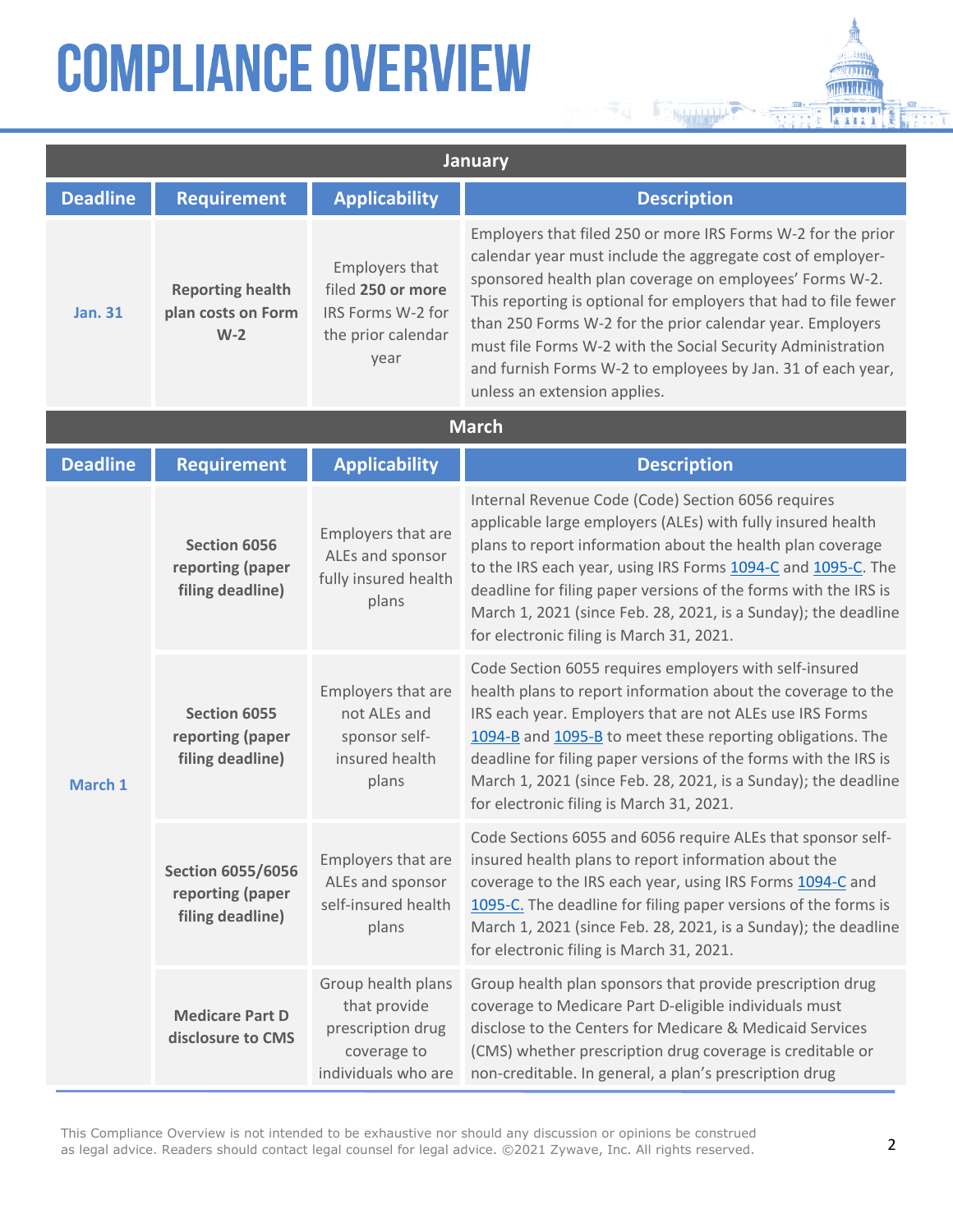|                |                                                       | eligible for<br>Medicare Part D                                                | coverage is creditable if its actuarial value equals or exceeds<br>the actuarial value of the Medicare Part D prescription drug<br>coverage.<br>Plan sponsors must make the disclosure annually and at<br>other select times, using CMS' online disclosure form. Plan<br>sponsors must submit the annual disclosure to CMS within 60<br>days after the beginning of the plan year. For calendar year<br>plans, the deadline is March 1, 2021.                                                                                                                                                                                                                                                                                                                                                                                                                                                                                                                                                                                                                                                                                  |
|----------------|-------------------------------------------------------|--------------------------------------------------------------------------------|--------------------------------------------------------------------------------------------------------------------------------------------------------------------------------------------------------------------------------------------------------------------------------------------------------------------------------------------------------------------------------------------------------------------------------------------------------------------------------------------------------------------------------------------------------------------------------------------------------------------------------------------------------------------------------------------------------------------------------------------------------------------------------------------------------------------------------------------------------------------------------------------------------------------------------------------------------------------------------------------------------------------------------------------------------------------------------------------------------------------------------|
|                | Section 6056<br>individual<br>statements              | Employers that are<br>ALEs and sponsor<br>fully insured health<br>plans        | Code Section 6056 requires ALEs with fully insured health<br>plans to provide information about health plan coverage to<br>their full-time employees each year, using IRS Form 1095-C.<br>In general, these statements must be provided to employees<br>on or before Jan. 31. However, the IRS extended the deadline<br>for furnishing 2020 employee statements, from Jan. 31, 2021,<br>to March 2, 2021.                                                                                                                                                                                                                                                                                                                                                                                                                                                                                                                                                                                                                                                                                                                      |
| <b>March 2</b> | Section 6055<br>individual<br>statements              | Employers that are<br>not ALEs and<br>sponsor self-<br>insured health<br>plans | Code Section 6055 requires employers with self-insured<br>health plans to provide information about the coverage to<br>enrolled employees each year. Employers that are not ALEs<br>use IRS Form 1095-B to provide this health coverage<br>information, generally on or before Jan. 31. However, the IRS<br>extended the deadline for furnishing 2020 employee<br>statements, from Jan. 31, 2021, to March 2, 2021.<br>Penalty Relief: The IRS will not impose a penalty on<br>employers that fail to provide a Form 1095-B to employees if<br>the employer prominently posts a notice on its website<br>stating that responsible individuals may receive a copy of<br>their 2020 Form 1095-B upon request (accompanied by an<br>email address and a physical address to which a request may<br>be sent, as well as a telephone number that responsible<br>individuals can use to contact the employer with any<br>questions) and the employer furnishes a 2020 Form 1095-B<br>to any employee within 30 days of his or her request. This<br>penalty relief does not apply to the requirement to file<br>returns with the IRS. |
|                | <b>Sections 6055/6056</b><br>individual<br>statements | Employers that are<br>ALEs and sponsor<br>self-insured health<br>plans         | Code Sections 6055 and 6056 require ALEs that sponsor self-<br>insured health plans to report information about the<br>coverage to covered employees each year, using IRS Form<br>1095-C. In general, these statements must be provided on or<br>before Jan. 31. However, the IRS extended the deadline for                                                                                                                                                                                                                                                                                                                                                                                                                                                                                                                                                                                                                                                                                                                                                                                                                    |

**Nelalalalalalala** 

÷,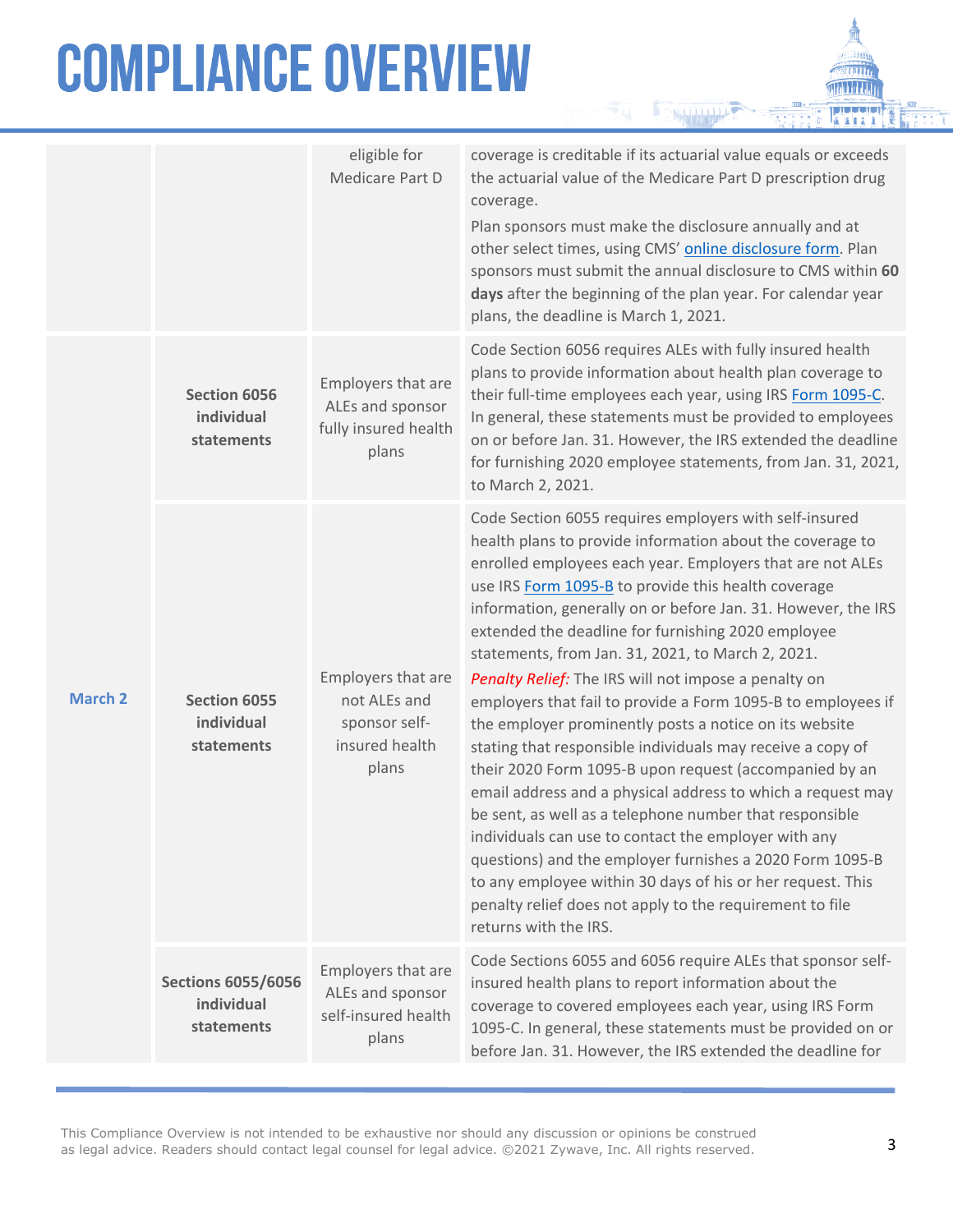**March 31**

|          |                                                                           |                                                                                | furnishing 2020 employee statements, from Jan. 31, 2021, to<br>March 2, 2021.                                                                                                                                                                                                                         |
|----------|---------------------------------------------------------------------------|--------------------------------------------------------------------------------|-------------------------------------------------------------------------------------------------------------------------------------------------------------------------------------------------------------------------------------------------------------------------------------------------------|
|          |                                                                           |                                                                                | <b>Penalty Relief:</b> The penalty relief described above applies to<br>the requirement to furnish Form 1095-C to any non-full-time<br>employees enrolled in an ALE's self-insured plan (subject to<br>the requirements of the penalty relief described above).                                       |
| larch 31 | Section 6056<br>reporting<br>(electronic filing<br>deadline)              | Employers that are<br>ALEs and sponsor<br>fully insured health<br>plans        | Code Section 6056 requires ALEs with fully insured health<br>plans to report information about health plan coverage to<br>the IRS, using IRS Forms 1094-C and 1095-C. The deadline for<br>electronic filing is March 31, 2021.                                                                        |
|          | Section 6055<br>reporting<br>(electronic filing<br>deadline)              | Employers that are<br>not ALEs and<br>sponsor self-<br>insured health<br>plans | Code Section 6055 requires employers with self-insured<br>health plans to report information about the coverage to the<br>IRS each year. Employers that are not ALEs use IRS Forms<br>1094-B and 1095-B to meet these reporting obligations. The<br>deadline for electronic filing is March 31, 2021. |
|          | <b>Sections 6055/6056</b><br>reporting<br>(electronic filing<br>deadline) | Employers that are<br>ALEs and sponsor<br>self-insured health<br>plans         | Code Sections 6055 and 6056 require ALEs that sponsor self-<br>insured health plans to report information about the<br>coverage to the IRS each year, using IRS Forms 1094-C and<br>1095-C. The deadline for electronic filing is March 31, 2021.                                                     |

**August**

| <b>Deadline</b> | <b>Requirement</b> | <b>Applicability</b>                           | <b>Description</b>                                                                                                                                                                                                                                                                                                                                                                                                                                                                                                                                                                                                                                                                                                                                                                                                                                                                                                                                                          |
|-----------------|--------------------|------------------------------------------------|-----------------------------------------------------------------------------------------------------------------------------------------------------------------------------------------------------------------------------------------------------------------------------------------------------------------------------------------------------------------------------------------------------------------------------------------------------------------------------------------------------------------------------------------------------------------------------------------------------------------------------------------------------------------------------------------------------------------------------------------------------------------------------------------------------------------------------------------------------------------------------------------------------------------------------------------------------------------------------|
| Aug. 2          | <b>PCORI</b> fee   | Employers with<br>self-insured health<br>plans | Employers with self-insured health plans must pay an annual<br>fee to fund the Patient-Centered Outcomes Research<br>Institute (PCORI). Self-insured health plans that are subject to<br>PCORI fees include self-funded medical plans, as well as HRAs<br>offered in conjunction with fully insured group medical plans.<br>HRAs offered with self-insured group medical plans are not<br>subject to separate PCORI fees if the HRA and the medical<br>plan have the same plan sponsor and plan year.<br>Employers use IRS Form 720 to report and pay PCORI fees,<br>which are due by July 31 of the year that follows the last day<br>of the plan year. However, PCORI fees for plan years that<br>ended in 2020 are due Aug. 2, 2021, since July 31, 2021, is a<br>Saturday.<br>*Under the ACA, the PCORI fees applied for plan years ending<br>on or after Oct. 1, 2012, and before Oct. 1, 2019. However,<br>the 2019 spending resolution reinstated PCORI fees for the |

This Compliance Overview is not intended to be exhaustive nor should any discussion or opinions be construed as legal advice. Readers should contact legal counsel for legal advice. ©2021 Zywave, Inc. All rights reserved.

n ma  $\mathbf{B}$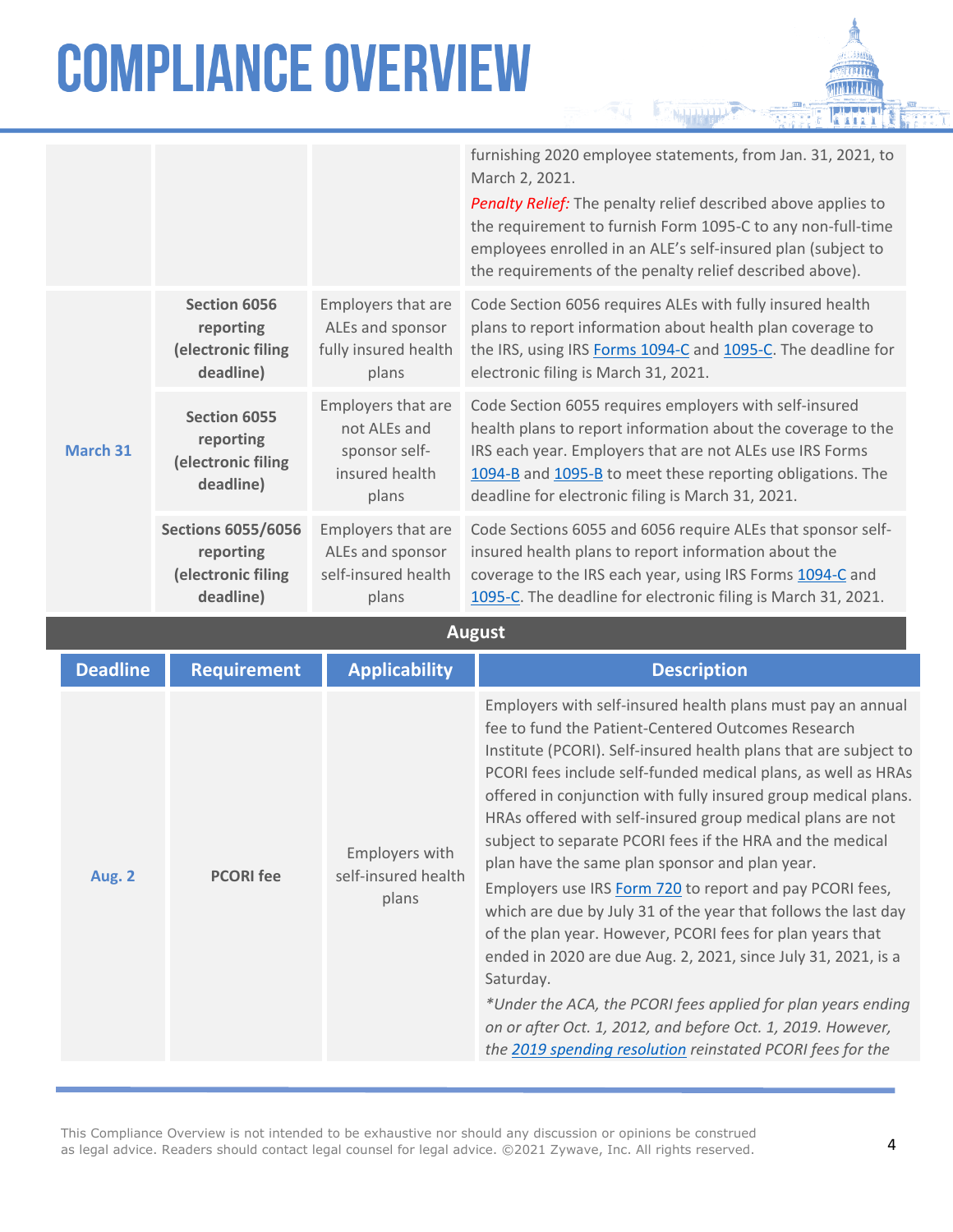*2020-2029 fiscal years. As a result, self-insured health plans must continue to pay these fees through 2029.*

**Aug. 2** *\*calendar year plans* **Form 5500 (regular deadline)** Employers with ERISA-covered group health plans that do not qualify for the small plan exemption Employers with ERISA-covered welfare benefit plans are required to file an annual [Form 5500,](https://www.dol.gov/agencies/ebsa/employers-and-advisers/plan-administration-and-compliance/reporting-and-filing/form-5500) unless a reporting exemption applies. The Form 5500 must be filed by the last day of the seventh month following the end of the plan year, unless an extension applies. For calendar year plans, this deadline is generally July 31. However, for 2021, this deadline is Aug. 2, 2021, since July 31, 2021, is a Saturday. An employer may request a one-time extension of 2 ½ months by filing IRS Form 5558 by the normal due date of the Form 5500. If the Form 5558 is filed on or before the normal due date of the Form 5500 or 5500-SF, the extension is automatically granted. Small health plans (fewer than 100 participants) that are fully insured, unfunded or a combination of insured/unfunded, are generally exempt from the Form 5500 filing requirement. **September Deadline Requirement Applicability Description Sept. 30 Medical loss ratio (MLR) rebates** Employers with fully insured health plans that receive MLR rebates Issuers must spend a minimum percentage of their premium dollars, or medical loss ratio (MLR), on medical care and health care quality improvement. Issuers that do not meet the applicable MLR must pay rebates to consumers. Sponsors of insured health plans may receive rebates if their issuers did not meet their MLR. Rebates must be provided to plan sponsors by Sept. 30, following the end of the MLR reporting year. Employers that receive rebates should consider their legal options for using the rebate. Any rebate amount that qualifies as a plan asset under ERISA must be used for the exclusive benefit of the plan's participants and beneficiaries. Also, as a general rule, plan sponsors should use the rebate

within three months of receiving it to avoid ERISA's trust requirements. Plan sponsors that receive a rebate prior to Sept. 30 may need to adjust their deadline to use the rebate.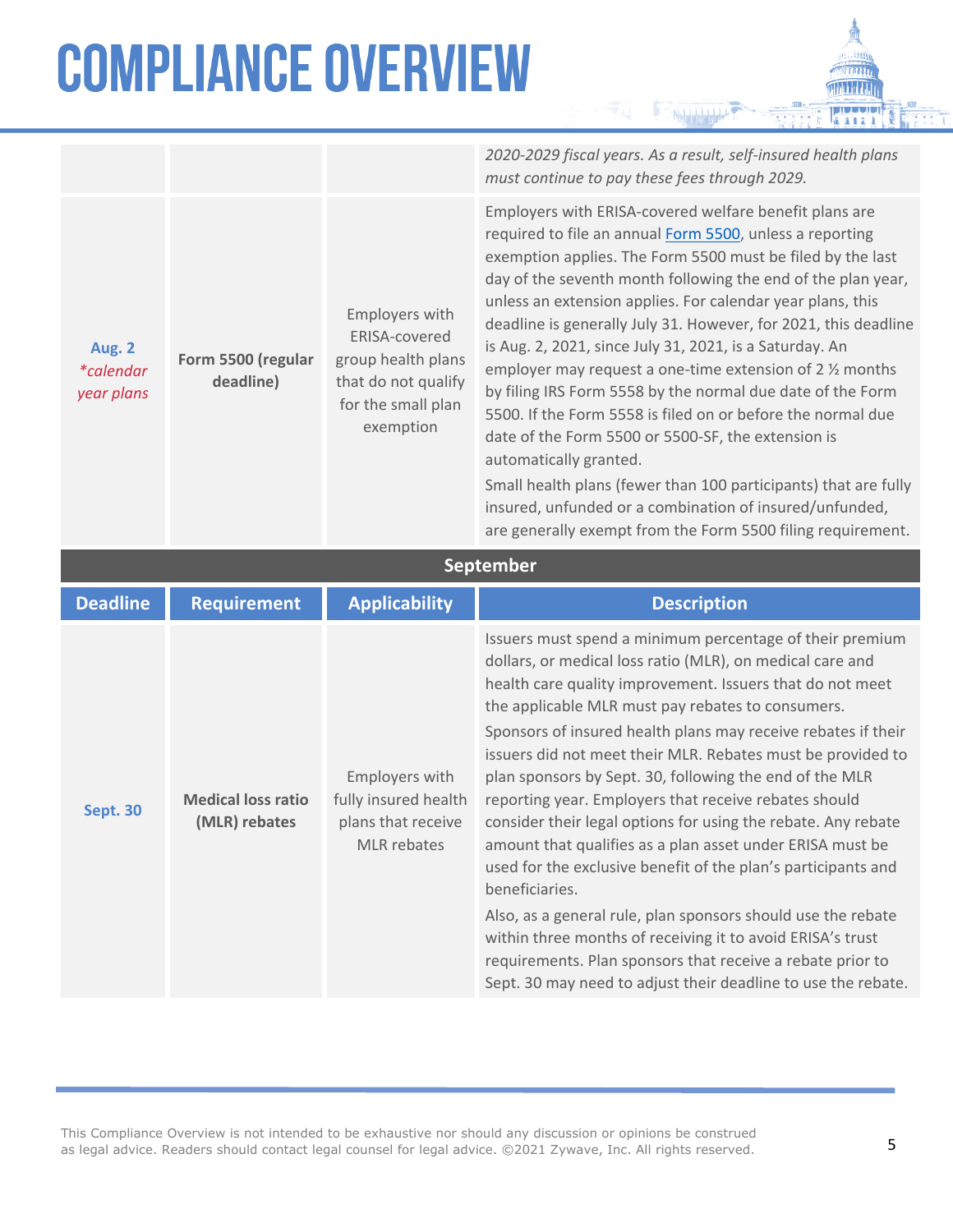| Summary annual     |
|--------------------|
| report             |
| (regular deadline) |
|                    |

Group health plans that are subject to the Form 5500 filing requirement (and have not extended the Form 5500 deadline)

Employers that are required to file a Form 5500 must provide participants with a summary of the information in the Form 5500, called a summary annual report (SAR). The plan administrator generally must provide the SAR within nine months of the close of the plan year. For calendar year plans, this deadline is Sept. 30, 2021.

If an extension of time to file the Form 5500 is obtained, the plan administrator must furnish the SAR within two months after the close of the extension period.

Plans that are exempt from the annual 5500 filing requirement are not required to provide a SAR. Large, completely unfunded health plans are also generally exempt from the SAR requirement.

| <b>October</b>                                   |                                            |                                                                                                                                                                                             |                                                                                                                                                                                                                                                                                                                                                                                                                                                                                                                                                                                                                               |  |
|--------------------------------------------------|--------------------------------------------|---------------------------------------------------------------------------------------------------------------------------------------------------------------------------------------------|-------------------------------------------------------------------------------------------------------------------------------------------------------------------------------------------------------------------------------------------------------------------------------------------------------------------------------------------------------------------------------------------------------------------------------------------------------------------------------------------------------------------------------------------------------------------------------------------------------------------------------|--|
| <b>Deadline</b>                                  | <b>Requirement</b>                         | <b>Applicability</b>                                                                                                                                                                        | <b>Description</b>                                                                                                                                                                                                                                                                                                                                                                                                                                                                                                                                                                                                            |  |
| <b>Oct. 14</b>                                   | <b>Medicare Part D</b><br>notices          | Group health plans<br>that provide<br>prescription drug<br>coverage to<br>individuals eligible<br>for Medicare Part D                                                                       | Employers with group health plans that provide prescription<br>drug coverage must notify Medicare Part D-eligible individuals<br>by Oct. 14 of each year about whether the drug coverage is at<br>least as good as Medicare Part D coverage (in other words,<br>whether their prescription drug coverage is "creditable" or<br>"non-creditable").<br>If a health plan's open enrollment period begins on or before<br>Oct. 14, the Medicare Part D notice may be included in the<br>plan's open enrollment materials. Model disclosure notices are<br>available on CMS' website.                                              |  |
| <b>Oct. 15</b><br><i>*calendar</i><br>year plans | <b>Form 5500</b><br>(extended<br>deadline) | Employers with<br>ERISA-covered<br>group health plans<br>that do not qualify<br>for the small plan<br>exemption (and<br>have timely<br>requested an<br>extension to the<br>filing deadline) | Employers with ERISA-covered welfare benefit plans are<br>required to file an annual Form 5500, unless a reporting<br>exemption applies. The Form 5500 must be filed by the last day<br>of the seventh month following the end of the plan year, unless<br>an extension applies. An employer may request a one-time<br>extension of 2 % months by filing IRS Form 5558 by the normal<br>due date of the Form 5500. If the Form 5558 is filed on or<br>before the normal due date of the Form 5500 or 5500-SF, the<br>extension is automatically granted. For calendar year plans, this<br>extended deadline is Oct. 15, 2021. |  |

This Compliance Overview is not intended to be exhaustive nor should any discussion or opinions be construed as legal advice. Readers should contact legal counsel for legal advice. ©2021 Zywave, Inc. All rights reserved.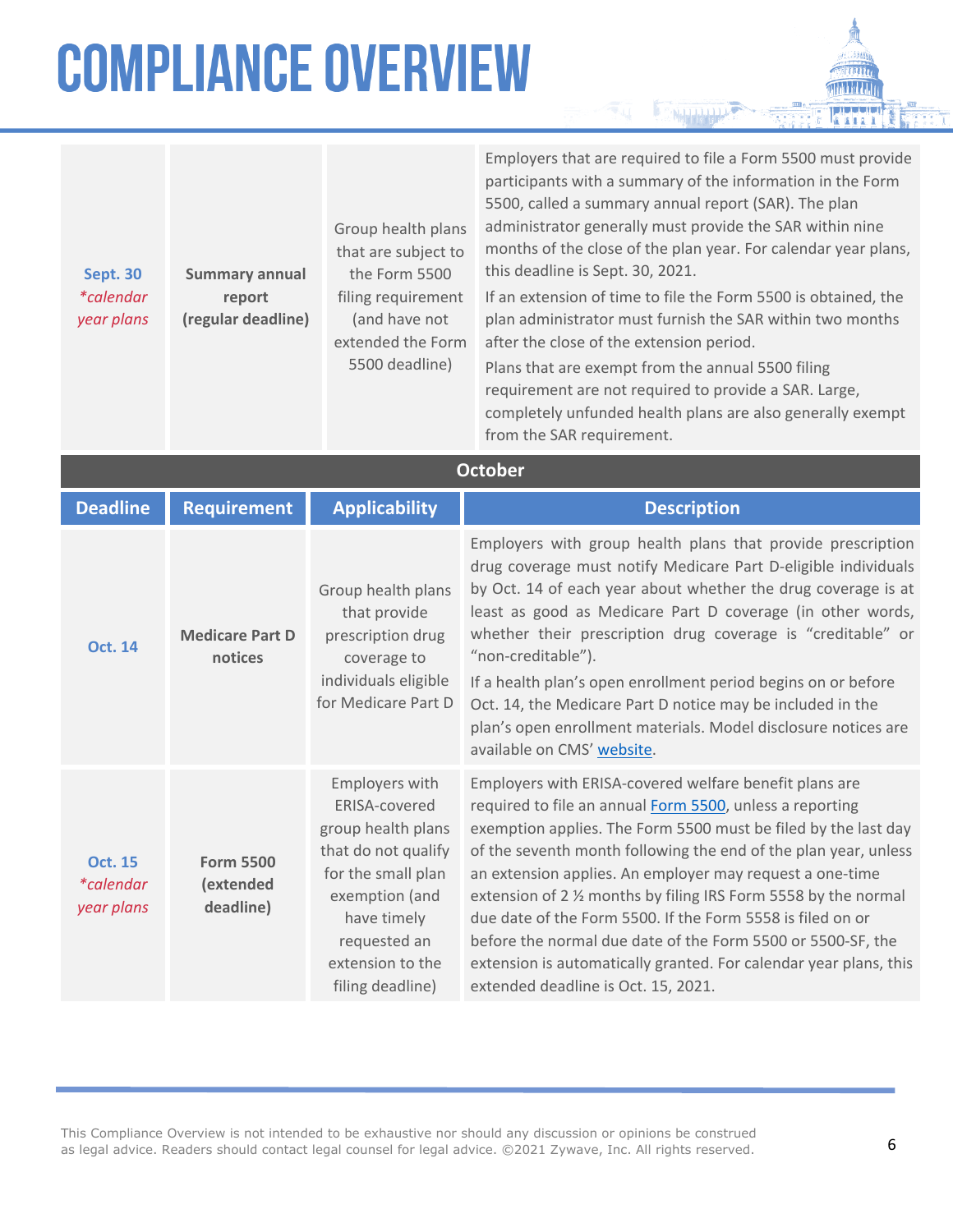| <b>December</b>                                  |                                   |                                                                                                                                |                                                                                                                                                                                                                                                                                                                                                                                                                                                                                                                                                                                                                                                                                                                       |
|--------------------------------------------------|-----------------------------------|--------------------------------------------------------------------------------------------------------------------------------|-----------------------------------------------------------------------------------------------------------------------------------------------------------------------------------------------------------------------------------------------------------------------------------------------------------------------------------------------------------------------------------------------------------------------------------------------------------------------------------------------------------------------------------------------------------------------------------------------------------------------------------------------------------------------------------------------------------------------|
| <b>Deadline</b>                                  | <b>Requirement</b>                | <b>Applicability</b>                                                                                                           | <b>Description</b>                                                                                                                                                                                                                                                                                                                                                                                                                                                                                                                                                                                                                                                                                                    |
| <b>Dec. 15</b><br><i>*calendar</i><br>year plans | <b>SAR</b> (extended<br>deadline) | Group health plans<br>that are subject to<br>the Form 5500<br>filing requirement<br>(if Form 5500<br>deadline was<br>extended) | Employers that are required to file a Form 5500 must provide<br>participants with a summary of the information in the Form<br>5500, called a SAR. The plan administrator generally must<br>provide the SAR within nine months of the close of the plan<br>year. If an extension of time to file the Form 5500 is obtained,<br>the plan administrator must furnish the SAR within two months<br>after the close of the extension period. For calendar year plans,<br>this extended deadline is Dec. 15, 2021.<br>Plans that are exempt from the annual 5500 filing requirement<br>are not required to provide a SAR. Large, completely unfunded<br>health plans are also generally exempt from the SAR<br>requirement. |

**BOOM MANAGEMENT PROPERTY** 

#### **Annual Notices**

| <b>Notice</b>                                                              | <b>Applicability</b>                                                                       | <b>Description</b>                                                                                                                                                                                                                                                                                                                                                                                                                                                                                                                                                                                                               |
|----------------------------------------------------------------------------|--------------------------------------------------------------------------------------------|----------------------------------------------------------------------------------------------------------------------------------------------------------------------------------------------------------------------------------------------------------------------------------------------------------------------------------------------------------------------------------------------------------------------------------------------------------------------------------------------------------------------------------------------------------------------------------------------------------------------------------|
| <b>Summary of</b><br>benefits and<br>coverage (SBC)                        | Group health plans<br>and health<br>insurance issuers                                      | Group health plans and health insurance issuers are required to provide an<br>SBC to applicants and enrollees each year at open enrollment or renewal time.<br>Federal agencies have provided an updated template (and related materials)<br>for the SBC, which health plans and issuers are required to use for plan years<br>beginning on or after Jan. 1, 2021.<br>The issuer for fully insured plans usually prepares the SBC. If the issuer<br>prepares the SBC, an employer is not also required to prepare an SBC for the<br>health plan, although the employer may need to distribute the SBC prepared<br>by the issuer. |
| <b>Women's Health</b><br>and Cancer<br><b>Rights Act</b><br>(WHCRA) notice | Group health plans<br>that provide<br>medical and<br>surgical benefits for<br>mastectomies | Group health plans must provide a notice about the WHCRA's coverage<br>requirements at the time of enrollment and on an annual basis after<br>enrollment. The annual WHCRA notice can be provided at any time during the<br>year. Employers often include the annual notice with their open enrollment<br>materials. Employers that redistribute their summary plan descriptions (SPDs)<br>each year can satisfy the annual notice requirement by including the WHCRA<br>notice in their SPDs. Model language is available in the DOL's compliance<br>assistance guide.                                                          |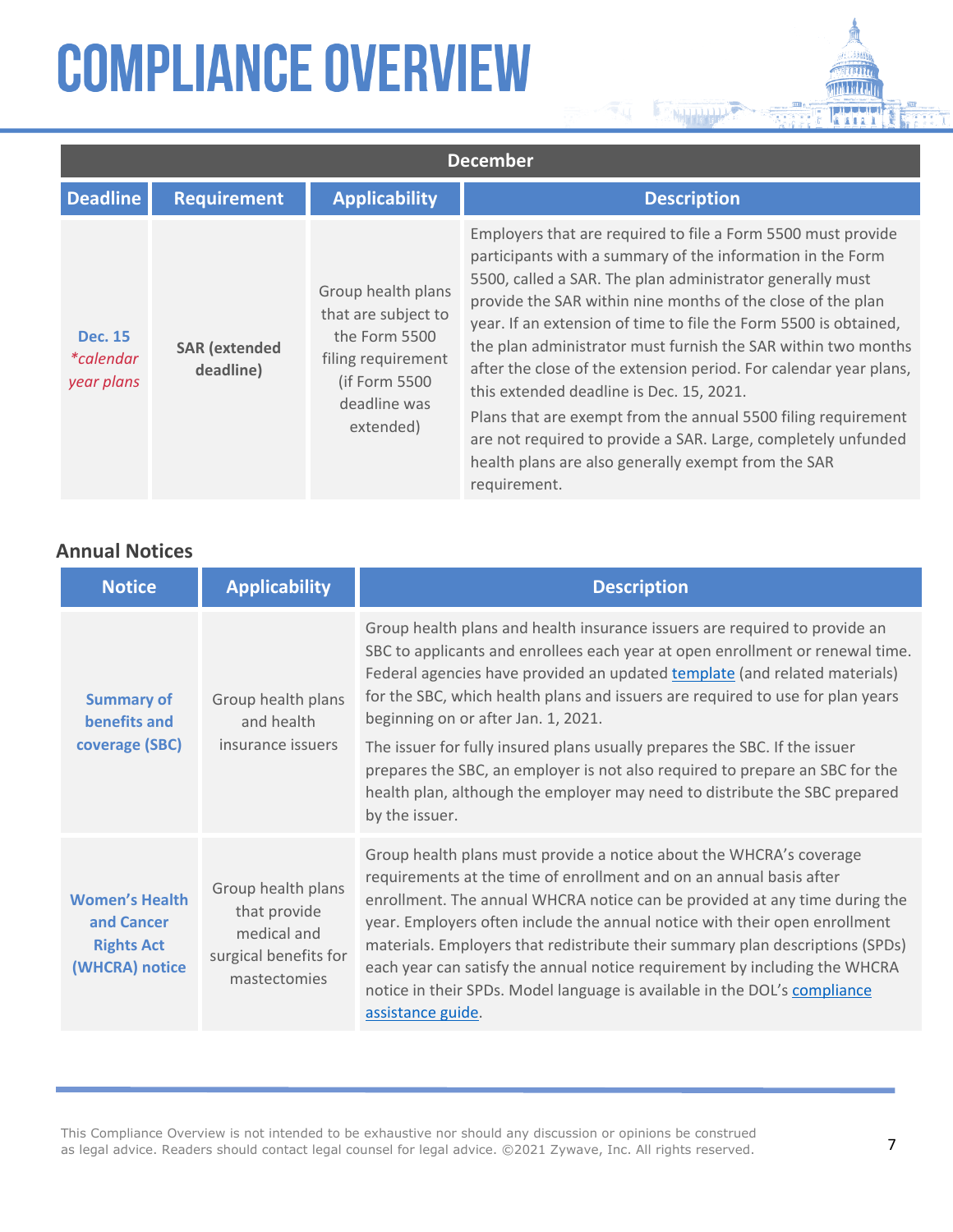| <b>Children's Health</b><br><b>Insurance</b><br><b>Program (CHIP)</b><br>notice | Group health plans<br>that cover residents<br>in a state that<br>provides a premium<br>assistance subsidy<br>under a Medicaid<br>plan or CHIP | If an employer's group health plan covers residents in a state that provides a<br>premium subsidy under a Medicaid plan or CHIP, the employer must send an<br>annual notice about the available assistance to all employees residing in that<br>state. The DOL has a model notice that employers may use.<br>The annual CHIP notice can be provided at any time during the year.<br>Employers often provide the CHIP notice with their open enrollment materials.                                                                                                                                                                                                                                                                                                                                                                                                                                                         |
|---------------------------------------------------------------------------------|-----------------------------------------------------------------------------------------------------------------------------------------------|---------------------------------------------------------------------------------------------------------------------------------------------------------------------------------------------------------------------------------------------------------------------------------------------------------------------------------------------------------------------------------------------------------------------------------------------------------------------------------------------------------------------------------------------------------------------------------------------------------------------------------------------------------------------------------------------------------------------------------------------------------------------------------------------------------------------------------------------------------------------------------------------------------------------------|
| <b>SPD</b>                                                                      | Group health plans<br>subject to ERISA                                                                                                        | An SPD must be provided to new health plan participants within 90 days of the<br>start of their plan coverage. Employers may include the SPD in their open<br>enrollment materials to make sure employees who newly enroll receive the<br>SPD on a timely basis. Also, an employer should include the SPD with its<br>enrollment materials if it includes notices required to be provided at the time<br>of enrollment, such as the WHCRA notice.<br>In addition, an updated SPD must be provided to participants at least every<br>five years, if material modifications have been made during that period. If no<br>material modifications have been made, an updated SPD must be provided at<br>least every 10 years.                                                                                                                                                                                                  |
| <b>SMM</b>                                                                      | Group health plans<br>subject to ERISA                                                                                                        | Under ERISA, a summary of material modifications (SMM) must be provided<br>when there is a material change in the terms of the plan or any change in the<br>information required to be in the SPD. As a general rule, the plan sponsor must<br>provide the SMM within 210 days after the close of the plan year in which the<br>change was adopted. A shorter deadline may apply in some circumstances,<br>depending on the nature of the modification or change. If the change is a<br>material reduction in group health plan benefits or services, the deadline for<br>providing the SMM is 60 days after the change is adopted.<br>Employers should communicate plan changes to participants as soon as<br>possible to help avoid benefit disputes. When plan changes will take effect at<br>the beginning of the upcoming plan year, employers may decide to include the<br>SMMs in their open enrollment materials. |
| <b>COBRA General</b><br><b>Notice</b>                                           | Group health plans<br>subject to COBRA                                                                                                        | Group health plans must provide a written General Notice of COBRA Rights to<br>covered employees within 90 days after their health plan coverage begins.<br>Employers may include the General Notice in their open enrollment materials<br>to ensure that employees who newly enroll during open enrollment receive<br>the notice on a timely basis. The DOL has a COBRA Model General Notice that<br>can be used by group health plans to meet their notice obligations.                                                                                                                                                                                                                                                                                                                                                                                                                                                 |
|                                                                                 |                                                                                                                                               |                                                                                                                                                                                                                                                                                                                                                                                                                                                                                                                                                                                                                                                                                                                                                                                                                                                                                                                           |

a matan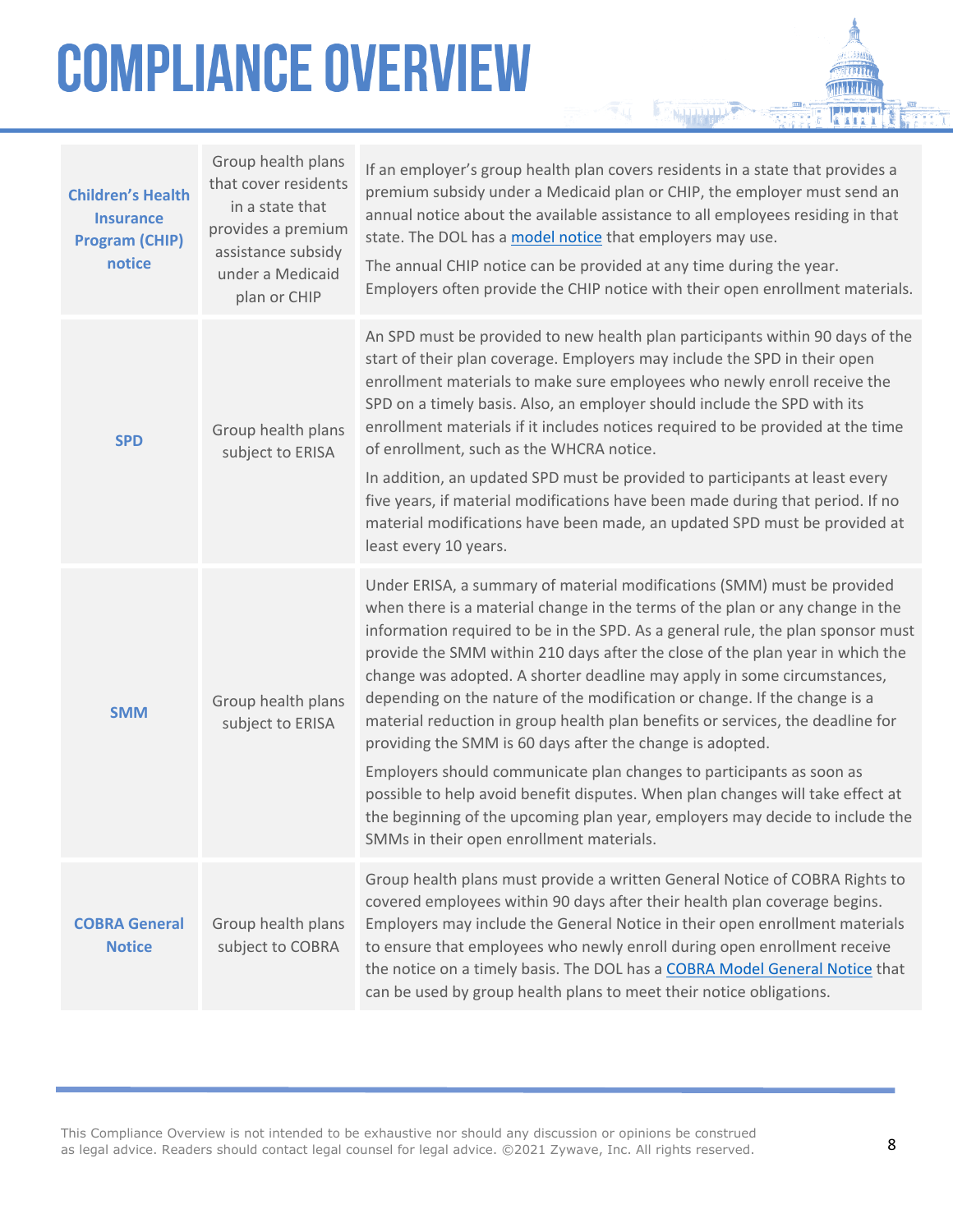| <b>Grandfathered</b><br>plan notice          | Health plans that<br>have grandfathered<br>status under the<br>Affordable Care Act<br>(ACA)                              | To maintain a plan's grandfathered status, the plan sponsor or issuer must<br>include a statement of the plan's grandfathered status in plan materials<br>provided to participants describing the plan's benefits (such as the SPD,<br>insurance certificate and open enrollment materials). The DOL has provided a<br>model notice for grandfathered plans.                                                                                                                                                                                                                                                                                                                                                                                                                                                                                                                  |
|----------------------------------------------|--------------------------------------------------------------------------------------------------------------------------|-------------------------------------------------------------------------------------------------------------------------------------------------------------------------------------------------------------------------------------------------------------------------------------------------------------------------------------------------------------------------------------------------------------------------------------------------------------------------------------------------------------------------------------------------------------------------------------------------------------------------------------------------------------------------------------------------------------------------------------------------------------------------------------------------------------------------------------------------------------------------------|
| <b>Notice of patient</b><br>protections      | Non-grandfathered<br>group health plans<br>that require<br>designation of a<br>participating<br>primary care<br>provider | If a non-grandfathered plan requires participants to designate a participating<br>primary care provider, the plan or issuer must provide a notice of patient<br>protections whenever the SPD or similar description of benefits is provided to<br>a participant. This notice is often included in the SPD or insurance certificate<br>provided by the issuer (or otherwise provided with enrollment materials). The<br>DOL has provided a model notice of patient protections for plans and issuers<br>to use.                                                                                                                                                                                                                                                                                                                                                                |
| <b>HIPAA privacy</b><br>notice               | Self-insured group<br>health plans                                                                                       | The HIPAA Privacy Rule requires self-insured health plans to maintain and<br>provide their own privacy notices. Special rules, however, apply for fully<br>insured plans. Under these rules, the health insurance issuer, and not the<br>health plan itself, is primarily responsible for the privacy notice.<br>Self-insured health plans are required to send the privacy notice at certain<br>times, including to new enrollees at the time of enrollment. Thus, the privacy<br>notice should be provided with the plan's open enrollment materials. Also, at<br>least once every three years, health plans must either redistribute the privacy<br>notice or notify participants that the privacy notice is available and explain<br>how to obtain a copy. The Department of Health and Human Services provides<br>model privacy notices for health plans to choose from. |
| <b>HIPAA special</b><br>enrollment<br>notice | All group health<br>plans                                                                                                | At or prior to the time of enrollment, a group health plan must provide each<br>eligible employee with a notice of his or her special enrollment rights under<br>HIPAA. This notice should be included with the plan's enrollment materials. It<br>is often included in the health plan's SPD or insurance booklet.                                                                                                                                                                                                                                                                                                                                                                                                                                                                                                                                                           |
| <b>Wellness</b><br>notice-HIPAA              | Group health plans<br>with health-<br>contingent wellness<br>programs                                                    | Employers with health-contingent wellness programs must provide a notice<br>that informs employees that there is an alternative way to qualify for the<br>program's reward. This notice must be included in all plan materials that<br>describe the terms of the wellness program. If wellness program materials are<br>being distributed at open enrollment (or renewal time), the notice should be<br>included with those materials. Sample language is available in the DOL's<br>compliance assistance guide.                                                                                                                                                                                                                                                                                                                                                              |

**NAME AND POST**